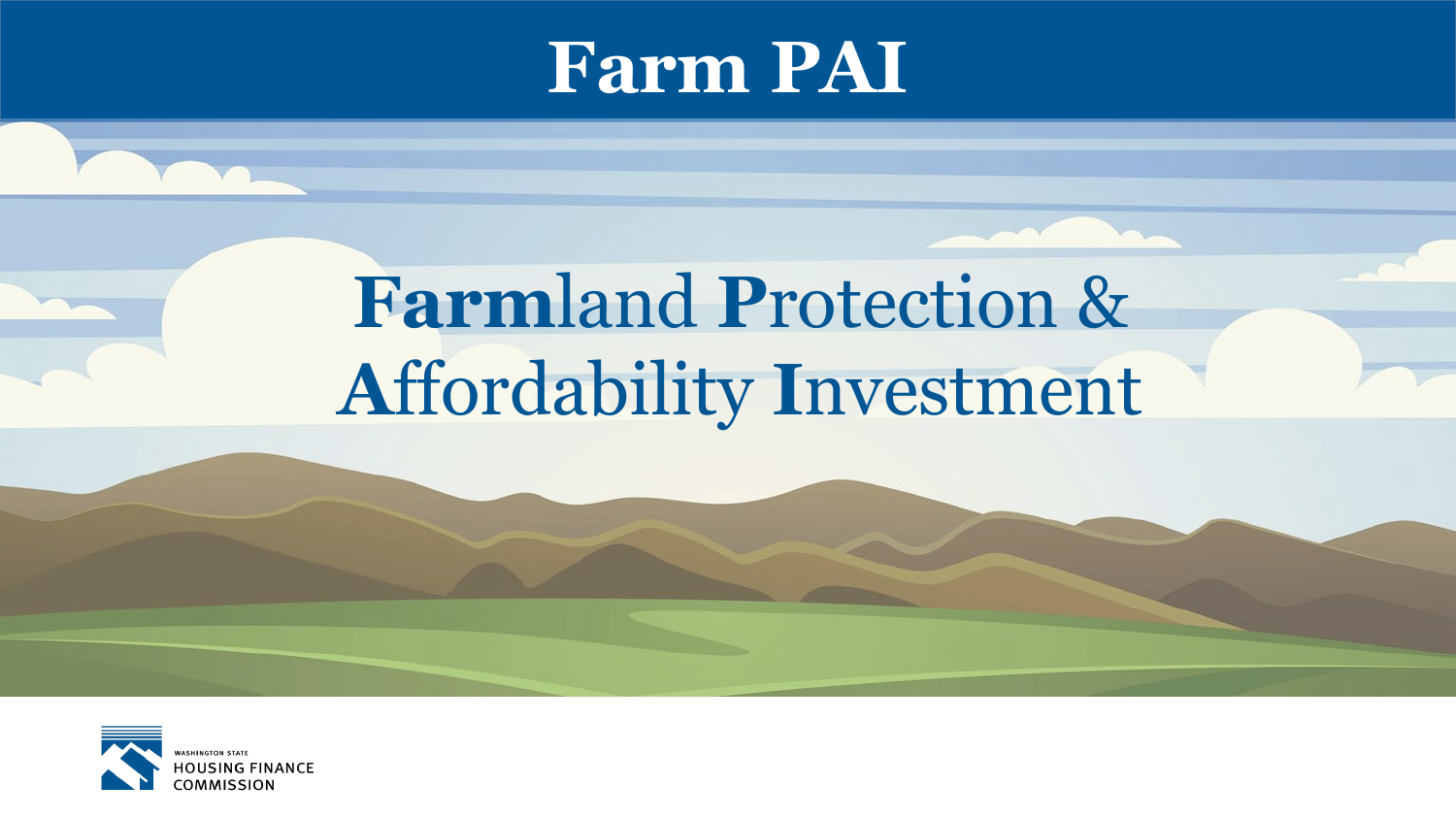## **Outcome Driven**



Farmland in Washington is preserved in perpetuity



BIPOC Farmers have better access to purchase land



WSHFC's Beginning Farmer/Rancher program is better utilized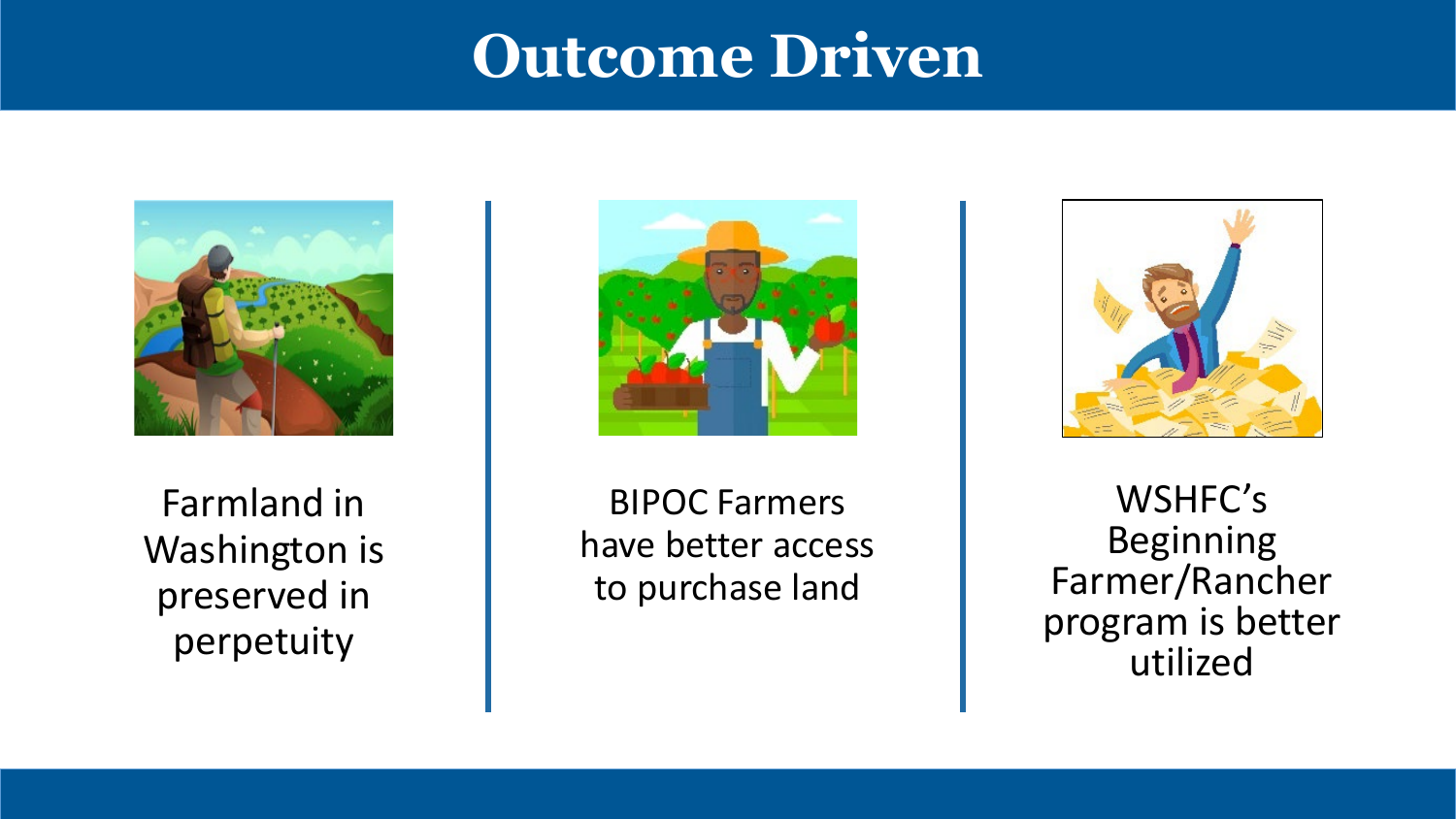## **Outcome Driven**



Farmers can get capital infusions to improve and operate farmland



Farmland passes from generation to generation with security



Land appreciation is reinvested and grows the program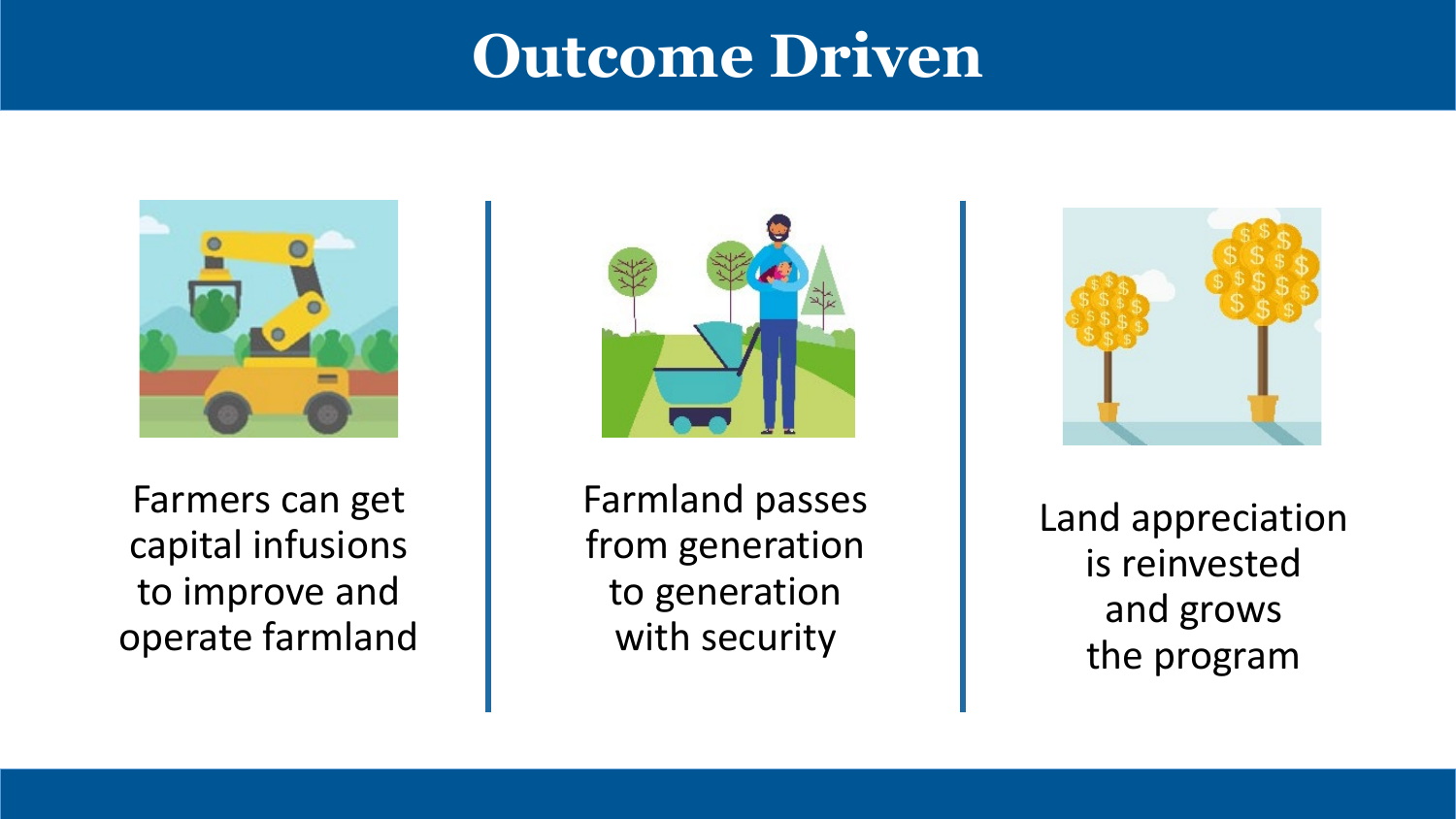# **Three Uses**



#### **Short-Term Turnkey Acquisition**

- Farmer identifies land to be purchased.
- Trust buys and holds while farmer assembles financing.
- Farmer buys with USDA or conventional financing (such as WSHFC Beginning Farmer/Rancher loan).
- Trust is paid a fee for the transaction out of the WSHFC FarmPAI fund.



#### **Development Rights**

- Farmers sell their development rights to finance equipment and other needs.
- Trust buys development rights on farmland, preserving its value at farmland prices and making it easier for farmers to access.
- Trust sells development rights (for use by other properties) to repay Farm PAI



#### **Longer-Term Conversion**

- Trust identifies parcels of farmland to purchase and buys using FarmPAI.
- Trust places restrictions on land to preserve value at farmland prices.
- Trust markets and sells land to farmers.
	- $\checkmark$  Priority 1: BIPOC farmers
	- $\checkmark$  Priority 2: Other users of the WSHFC Beginning Farmer/Rancher program
- Appreciation of land or development rights while held by Trust is split evenly between WSHFC and Trust. WSHFC proceeds are returned to the fund.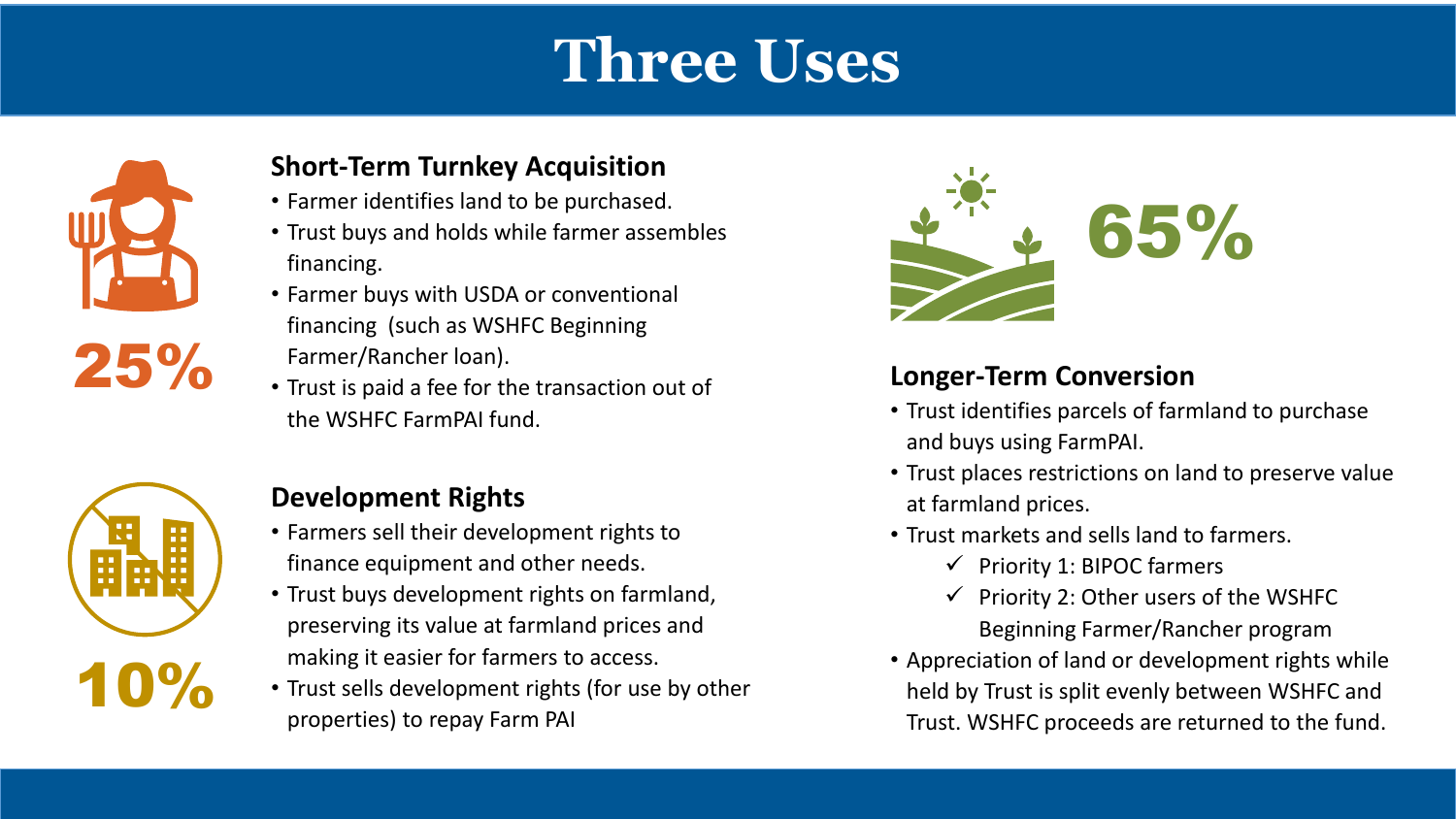# **How it Works**